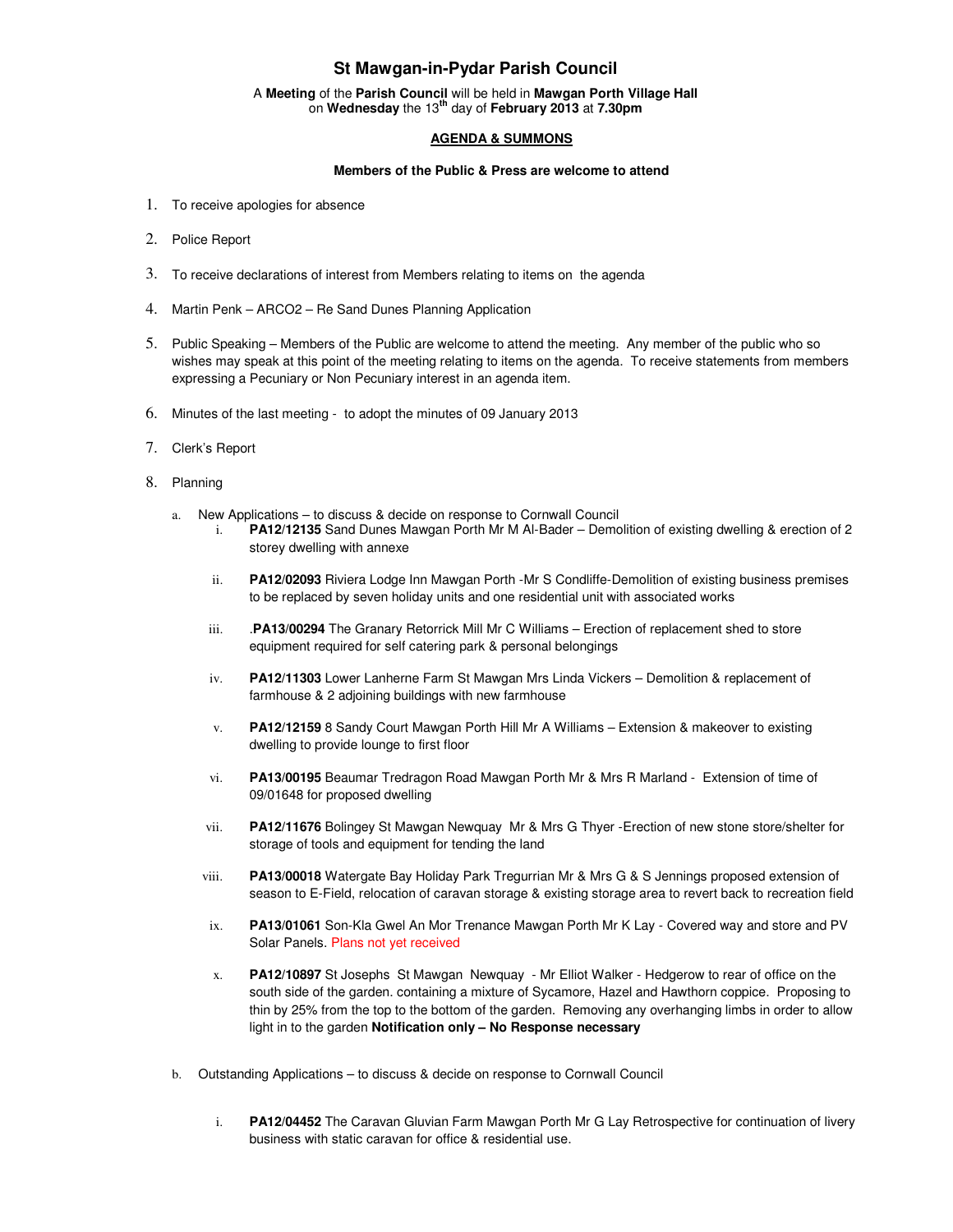- ii. **PA12/06105** Mawgan Porth Pool Lake Retorrick Mill Mrs J Reynolds –Grid ref 186569/66915 Retention of log cabin
- Advices and decisions from Cornwall Council
	- i. **PA12/09878** Mawgan-in-Pydar CP School St. Mawgan Newquay TR8 4EP Ms Elizabeth Fletcher Retention of relocatable elliott classroom unit

#### **Approved with Conditions**

ii. **PA12/10526** The Old Rectory St. Mawgan Newquay TR8 4EZ Mr & Mrs Louveaux The erection of a small summer house and pool in the recess of a bank

#### **Approved with Conditions**

- iii. **PA12/10527** The Old Rectory St. Mawgan Newquay TR8 4EZ Mr & Mrs Louveaux Listed Building Consent for the erection of a small summer house and pool in the recess of a bank **Approved with Conditions**
- iv. **PA12/11921** SAR Facility Newquay Airport New Road Carloggas St Mawgan EIA Screening request for a Search and Rescue Helicopter facility including hangar, workshops and ancillary space within a two storey building plus associated hardstanding **EIA Not Required**
- v. **PA12/03642/PREAPP** Son-Kla Gwel An Mor Trenance Mawgan Porth Mr K Lay Proposed covered way and Store and Solar PV Panels.

#### **Closed - advice given/app submitted**

- vi. **PA13/00080/PREAPP** Outside St Mawgan Telephone Exchange Trevarrian Newquay BT- Notification of installation of electronic communications apparatus **Closed - advice given**
- vii. **PA12/09060** Watergate Bay Holiday Park Tregurrian Newquay- Erection of new toilet block with disabled facilities **– Approved with Conditions**
- viii. **PA12/07677** Oceana Trenance Newquay Proposed new dwelling & temporary caravan **Approved with Conditions**
- ix. **PA12/ 11829** The Forge Denzell Mill St Mawgan Mr & Mrs J Winn Proposed erection of detached garage – **Approved with Conditions**
- x. **PA12/10151** Whitewater farm St Columb TR9 6 DR Mr C Pearse Erection of dwelling for occupation by an agricultural worker – **Approved with Conditions**
- d. To discuss Enforcement Issues To refer any new issues & updates
- e. Use of Planning Consultee Access Correspondence from CC
- 9. Amenity Area
	- a. Working Group Report- Circulated
	- b. Playing Field access from pedestrian bridge –Update Cc advise they do not own ramp
	- c. Scramble net to consider quotation
	- d. Memorial for PG Hendy To consider addition of photo & guitar symbol
	- e. The burial of the Late Helen Elaine Tremain will take place at 11.00 AM on Saturday 09 February 2013
- 10. Beach & Environment
	- a. Working Group Report None Received
- 11. Transport & Rights of Way
	- a. Working Group Report None Received
	- b. Footpath at Bolingey Update
- 12. Reports to receive reports from meetings